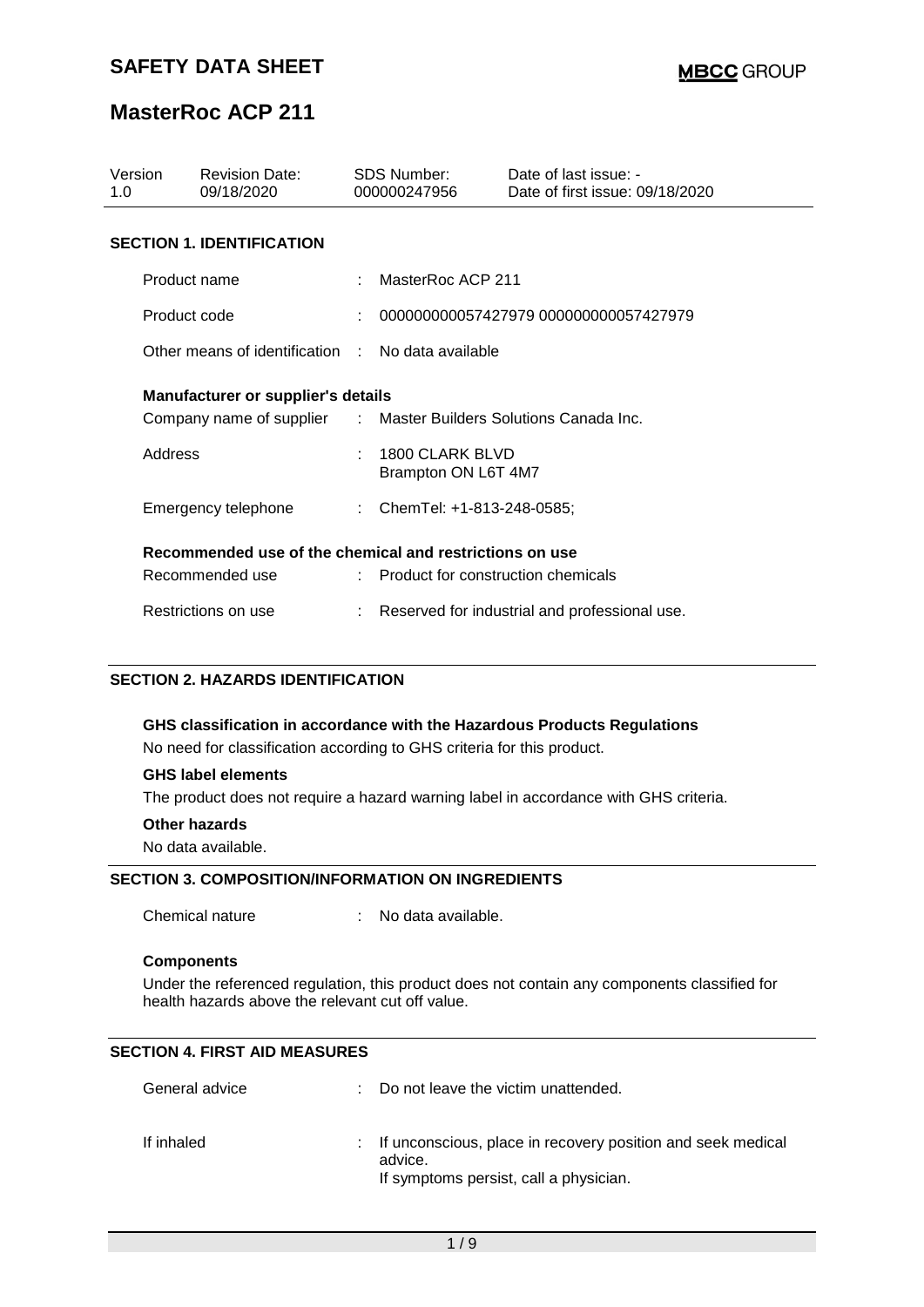| Version<br>1.0 | <b>Revision Date:</b><br>09/18/2020                    | <b>SDS Number:</b><br>000000247956                | Date of last issue: -<br>Date of first issue: 09/18/2020                                                                                                                    |
|----------------|--------------------------------------------------------|---------------------------------------------------|-----------------------------------------------------------------------------------------------------------------------------------------------------------------------------|
|                | In case of skin contact                                | and soap.                                         | After contact with skin, wash immediately with plenty of water<br>Under no circumstances should organic solvent be used.<br>If irritation develops, seek medical attention. |
|                | In case of eye contact                                 | : Remove contact lenses.<br>Protect unharmed eye. | If eye irritation persists, consult a specialist.                                                                                                                           |
| If swallowed   |                                                        | Keep respiratory tract clear.                     | Do not give milk or alcoholic beverages.<br>Never give anything by mouth to an unconscious person.<br>If symptoms persist, call a physician.                                |
| delayed        | Most important symptoms<br>and effects, both acute and | None known.                                       |                                                                                                                                                                             |
|                | Notes to physician                                     | Treat symptomatically.                            |                                                                                                                                                                             |

### **SECTION 5. FIRE-FIGHTING MEASURES**

| Suitable extinguishing media :                      | Water spray<br>Foam<br>Dry powder<br>Carbon dioxide (CO2)                                                                                                |
|-----------------------------------------------------|----------------------------------------------------------------------------------------------------------------------------------------------------------|
| Unsuitable extinguishing<br>media                   | : High volume water jet                                                                                                                                  |
| fighting                                            | Specific hazards during fire : See SDS section 10 - Stability and reactivity.                                                                            |
| Hazardous combustion prod- :<br>ucts                | harmful vapours<br>nitrogen oxides<br>fumes/smoke<br>carbon black<br>carbon oxides                                                                       |
| Further information                                 | : Standard procedure for chemical fires.<br>Use extinguishing measures that are appropriate to local cir-<br>cumstances and the surrounding environment. |
| Special protective equipment :<br>for fire-fighters | Wear self-contained breathing apparatus for firefighting if nec-<br>essary.                                                                              |

### **SECTION 6. ACCIDENTAL RELEASE MEASURES**

| Personal precautions, protec- | Do not breathe vapour/aerosol/spray mists.                                                                 |
|-------------------------------|------------------------------------------------------------------------------------------------------------|
| tive equipment and emer-      | Wear eye/face protection.                                                                                  |
| gency procedures              | If exposed to high vapour concentration, leave area immedi-<br>ately.<br>Use personal protective clothing. |
|                               |                                                                                                            |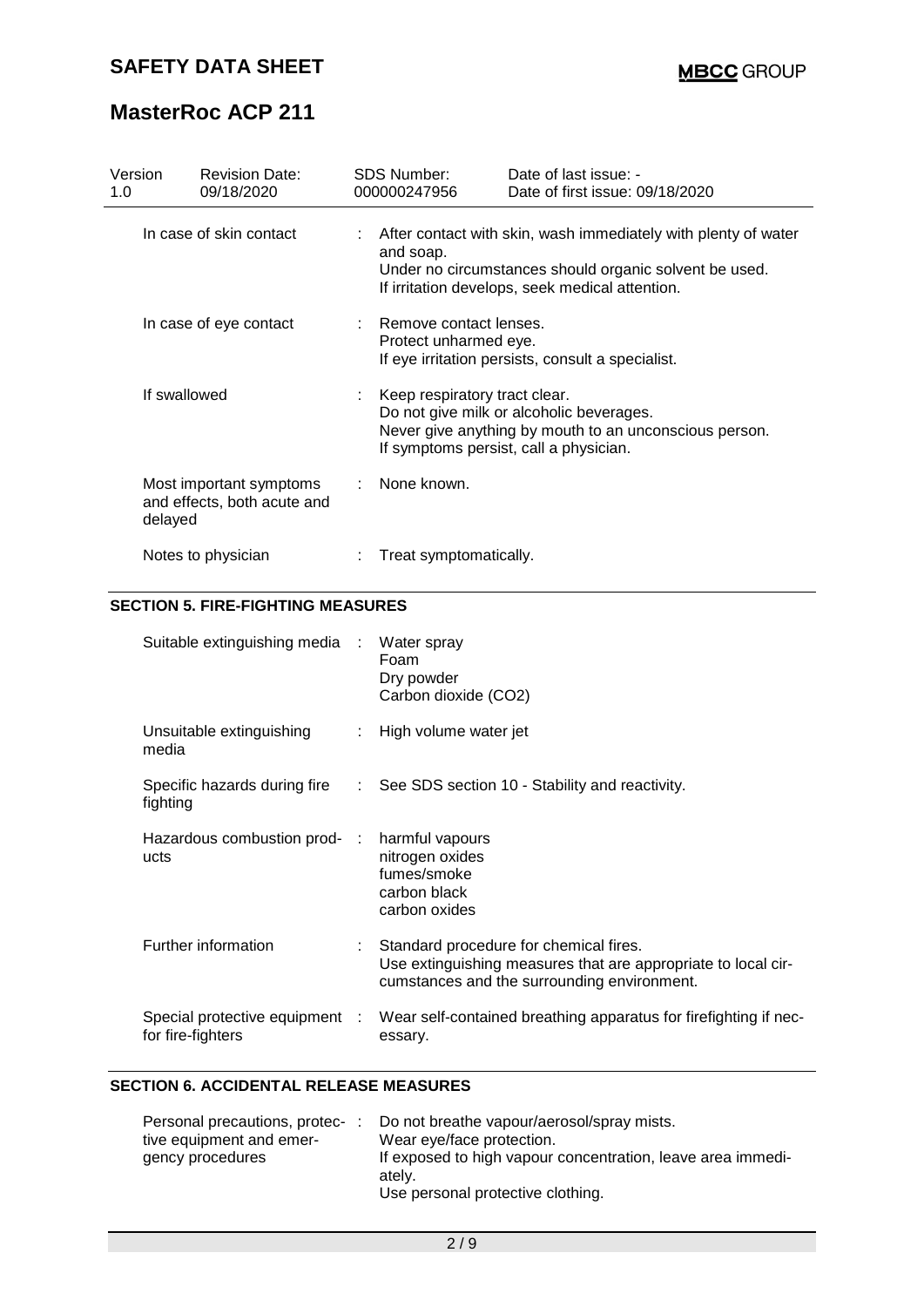| Version<br>1.0 |                                                                                       | <b>Revision Date:</b><br>09/18/2020    |    | SDS Number:<br>000000247956                                                                                | Date of last issue: -<br>Date of first issue: 09/18/2020                                                                 |  |
|----------------|---------------------------------------------------------------------------------------|----------------------------------------|----|------------------------------------------------------------------------------------------------------------|--------------------------------------------------------------------------------------------------------------------------|--|
|                |                                                                                       |                                        |    | and safety practice.                                                                                       | Handle in accordance with good building materials hygiene                                                                |  |
|                |                                                                                       | Environmental precautions              |    | If the product contaminates rivers and lakes or drains inform<br>respective authorities.                   |                                                                                                                          |  |
|                | Methods and materials for<br>containment and cleaning up                              |                                        |    | Wipe up with absorbent material (e.g. cloth, fleece).<br>Keep in suitable, closed containers for disposal. |                                                                                                                          |  |
|                |                                                                                       | <b>SECTION 7. HANDLING AND STORAGE</b> |    |                                                                                                            |                                                                                                                          |  |
|                | Advice on protection against<br>fire and explosion                                    |                                        | ÷  |                                                                                                            | Normal measures for preventive fire protection.                                                                          |  |
|                | Advice on safe handling<br>Conditions for safe storage                                |                                        |    | plication area.                                                                                            | For personal protection see section 8.<br>Smoking, eating and drinking should be prohibited in the ap-                   |  |
|                |                                                                                       |                                        | ÷. | the technological safety standards.                                                                        | Electrical installations / working materials must comply with                                                            |  |
|                | Further information on stor-<br>age conditions                                        |                                        | ÷  | Protect from direct sunlight.                                                                              | Keep only in the original container in a cool, dry, well-<br>ventilated place away from ignition sources, heat or flame. |  |
|                | Materials to avoid                                                                    |                                        |    | No applicable information available.                                                                       |                                                                                                                          |  |
|                |                                                                                       |                                        |    |                                                                                                            | No materials to be especially mentioned.                                                                                 |  |
|                | Recommended storage tem-<br>perature<br>Further information on stor-<br>age stability |                                        |    | 0 °C                                                                                                       |                                                                                                                          |  |
|                |                                                                                       |                                        |    | Minimum storage temperature:                                                                               |                                                                                                                          |  |

### **SECTION 8. EXPOSURE CONTROLS/PERSONAL PROTECTION**

| Ingredients with workplace control parameters                   |      |                                                                                                                                              |  |  |  |  |
|-----------------------------------------------------------------|------|----------------------------------------------------------------------------------------------------------------------------------------------|--|--|--|--|
| Contains no substances with occupational exposure limit values. |      |                                                                                                                                              |  |  |  |  |
| <b>Engineering measures</b>                                     | t in | No applicable information available.                                                                                                         |  |  |  |  |
| Personal protective equipment<br>Respiratory protection         |      | : Wear respiratory protection if ventilation is inadequate.                                                                                  |  |  |  |  |
| Hand protection                                                 |      |                                                                                                                                              |  |  |  |  |
| Remarks                                                         |      | Wear chemical resistant protective gloves. Manufacturer's<br>directions for use should be observed because of great di-<br>versity of types. |  |  |  |  |
| Eye protection                                                  |      | Safety glasses                                                                                                                               |  |  |  |  |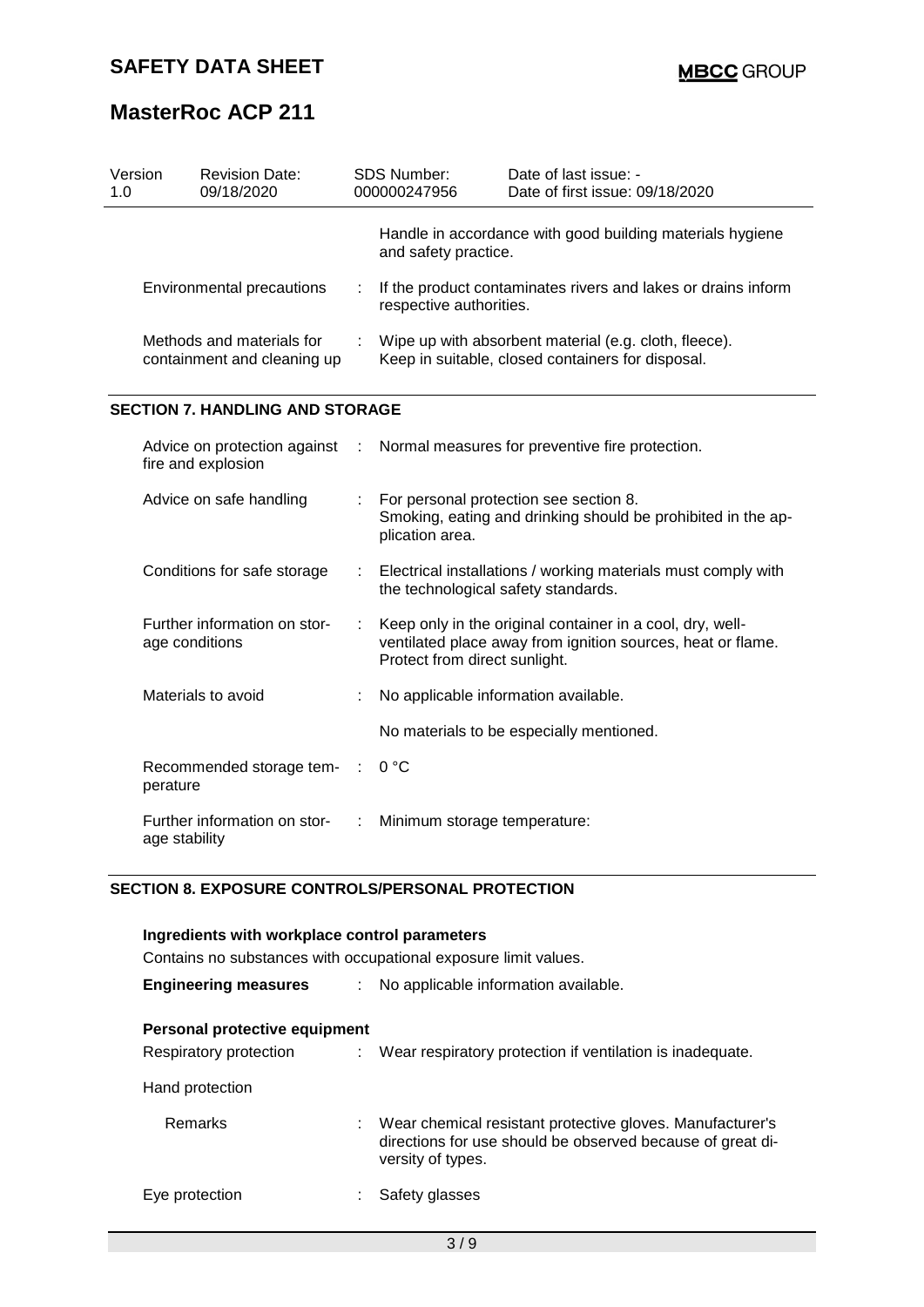# **SAFETY DATA SHEET**

 $\overline{\phantom{a}}$ 

# **MasterRoc ACP 211**

| 1.0 | Version<br><b>Revision Date:</b><br>09/18/2020      |   | <b>SDS Number:</b><br>000000247956                                                                                                                                                                                                                                                           | Date of last issue: -<br>Date of first issue: 09/18/2020 |  |
|-----|-----------------------------------------------------|---|----------------------------------------------------------------------------------------------------------------------------------------------------------------------------------------------------------------------------------------------------------------------------------------------|----------------------------------------------------------|--|
|     |                                                     |   |                                                                                                                                                                                                                                                                                              |                                                          |  |
|     | Skin and body protection                            |   | Protective suit                                                                                                                                                                                                                                                                              |                                                          |  |
|     | Protective measures                                 |   | Do not inhale gases/vapours/aerosols.<br>Avoid contact with the skin, eyes and clothing.<br>Avoid exposure - obtain special instructions before use.<br>Handle in accordance with good building materials hygiene<br>and safety practice.<br>Wearing of closed work clothing is recommended. |                                                          |  |
|     | Hygiene measures                                    |   | General industrial hygiene practice.                                                                                                                                                                                                                                                         |                                                          |  |
|     | <b>SECTION 9. PHYSICAL AND CHEMICAL PROPERTIES</b>  |   |                                                                                                                                                                                                                                                                                              |                                                          |  |
|     | Appearance                                          | ÷ | liquid                                                                                                                                                                                                                                                                                       |                                                          |  |
|     | Color                                               |   | light yellow                                                                                                                                                                                                                                                                                 |                                                          |  |
|     | Odor                                                |   | characteristic                                                                                                                                                                                                                                                                               |                                                          |  |
|     | <b>Odor Threshold</b>                               |   | No data available                                                                                                                                                                                                                                                                            |                                                          |  |
|     | pH                                                  |   | approx. 7 (20 °C)                                                                                                                                                                                                                                                                            |                                                          |  |
|     | Melting point                                       |   |                                                                                                                                                                                                                                                                                              | No applicable information available.                     |  |
|     | Freezing point                                      |   |                                                                                                                                                                                                                                                                                              | No applicable information available.                     |  |
|     | Boiling point                                       |   | approx. 100 °C                                                                                                                                                                                                                                                                               |                                                          |  |
|     | Flash point                                         |   | > 201 °F                                                                                                                                                                                                                                                                                     |                                                          |  |
|     | Evaporation rate                                    |   | not determined                                                                                                                                                                                                                                                                               |                                                          |  |
|     | Upper explosion limit / Upper<br>flammability limit | ÷ |                                                                                                                                                                                                                                                                                              | No applicable information available.                     |  |
|     | Lower explosion limit / Lower<br>flammability limit | ÷ |                                                                                                                                                                                                                                                                                              | No applicable information available.                     |  |
|     | Vapor pressure                                      |   | $<$ 17.5 mmHg (20 °C)                                                                                                                                                                                                                                                                        |                                                          |  |
|     | Relative vapor density                              |   | not determined                                                                                                                                                                                                                                                                               |                                                          |  |
|     | Relative density                                    |   |                                                                                                                                                                                                                                                                                              | No applicable information available.                     |  |
|     | Density                                             |   | approx. 1.3 g/cm3 (20 °C)                                                                                                                                                                                                                                                                    |                                                          |  |
|     | <b>Bulk density</b>                                 |   | not applicable                                                                                                                                                                                                                                                                               |                                                          |  |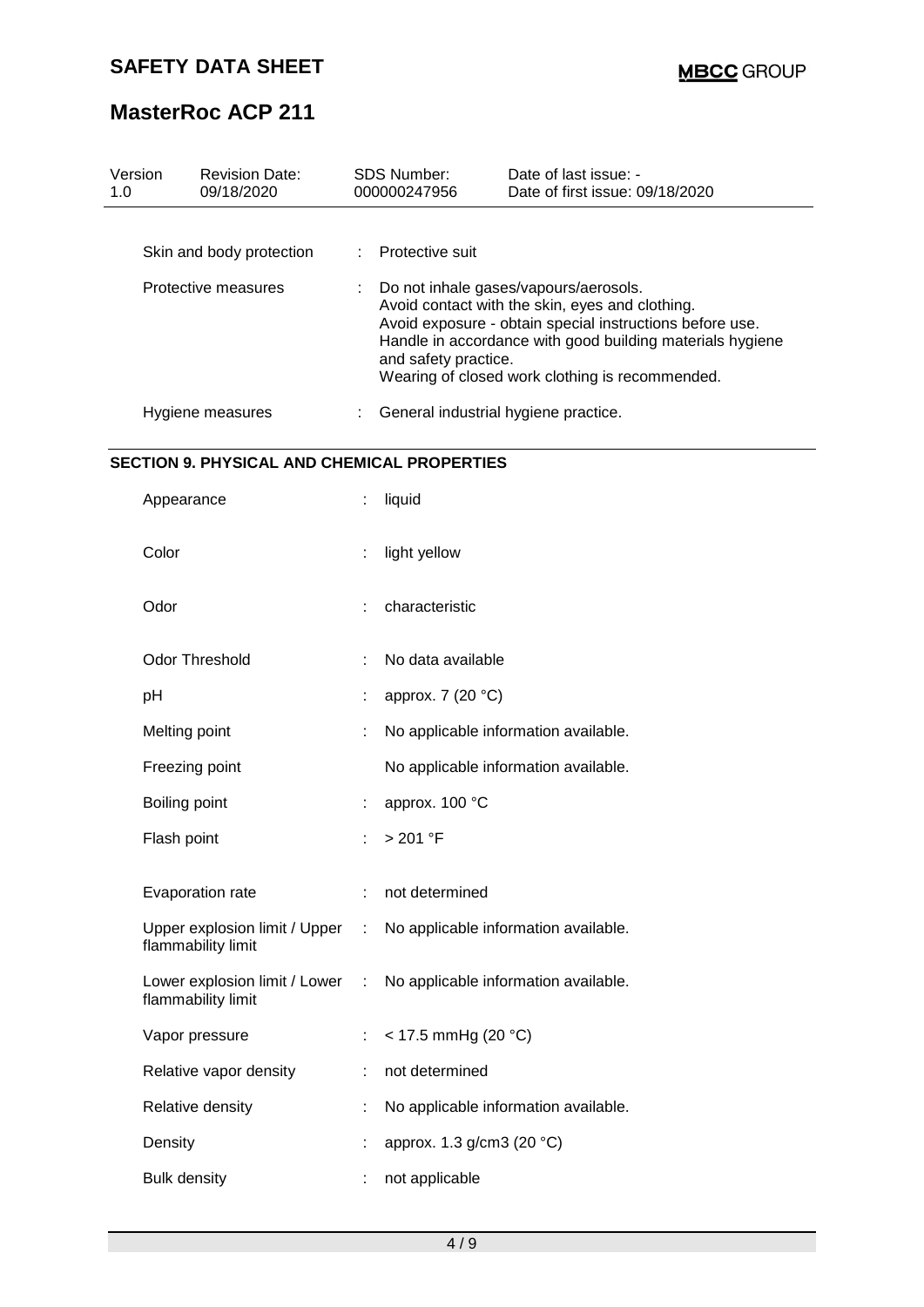### **SAFETY DATA SHEET**

# **MasterRoc ACP 211**

| Version                             |                           | <b>Revision Date:</b>        |                                | <b>SDS Number:</b>            | Date of last issue: -                          |
|-------------------------------------|---------------------------|------------------------------|--------------------------------|-------------------------------|------------------------------------------------|
| 1.0                                 |                           | 09/18/2020                   |                                | 000000247956                  | Date of first issue: 09/18/2020                |
| Solubility(ies)<br>Water solubility |                           |                              | completely soluble             |                               |                                                |
|                                     |                           | Solubility in other solvents | ÷                              |                               | No applicable information available.           |
|                                     |                           | Autoignition temperature     |                                | not determined                |                                                |
|                                     | Decomposition temperature |                              |                                | scribed/indicated.            | No decomposition if stored and handled as pre- |
|                                     | Viscosity                 | Viscosity, dynamic           |                                | approx. 250 mPa.s (20 °C)     |                                                |
|                                     |                           | Viscosity, kinematic         |                                |                               | No applicable information available.           |
| <b>Explosive properties</b>         |                           |                              | Not explosive<br>Not explosive |                               |                                                |
|                                     |                           | Oxidizing properties         |                                | not fire-propagating          |                                                |
|                                     |                           | Sublimation temperature      |                                |                               | No applicable information available.           |
|                                     |                           | Molecular weight             |                                | No data available             |                                                |
|                                     |                           | Metal corrosion rate         |                                | No corrosive effect on metal. |                                                |
|                                     |                           |                              |                                |                               |                                                |

### **SECTION 10. STABILITY AND REACTIVITY**

| Reactivity                              |               | No decomposition if stored and applied as directed.                                   |
|-----------------------------------------|---------------|---------------------------------------------------------------------------------------|
| Chemical stability                      |               | No decomposition if stored and applied as directed.                                   |
| Possibility of hazardous reac-<br>tions | $\mathcal{L}$ | Stable under recommended storage conditions.<br>No hazards to be specially mentioned. |
| Conditions to avoid                     |               | See SDS section 7 - Handling and storage.                                             |
| Incompatible materials                  | ÷.            | Strong acids<br>Strong bases<br>Strong oxidizing agents<br>Strong reducing agents     |
| Hazardous decomposition<br>products     | ÷.            | No hazardous decomposition products if stored and handled<br>as prescribed/indicated. |

### **SECTION 11. TOXICOLOGICAL INFORMATION**

### **Acute toxicity**

Not classified based on available information.

#### **Product:**

Acute oral toxicity : Remarks: No applicable information available.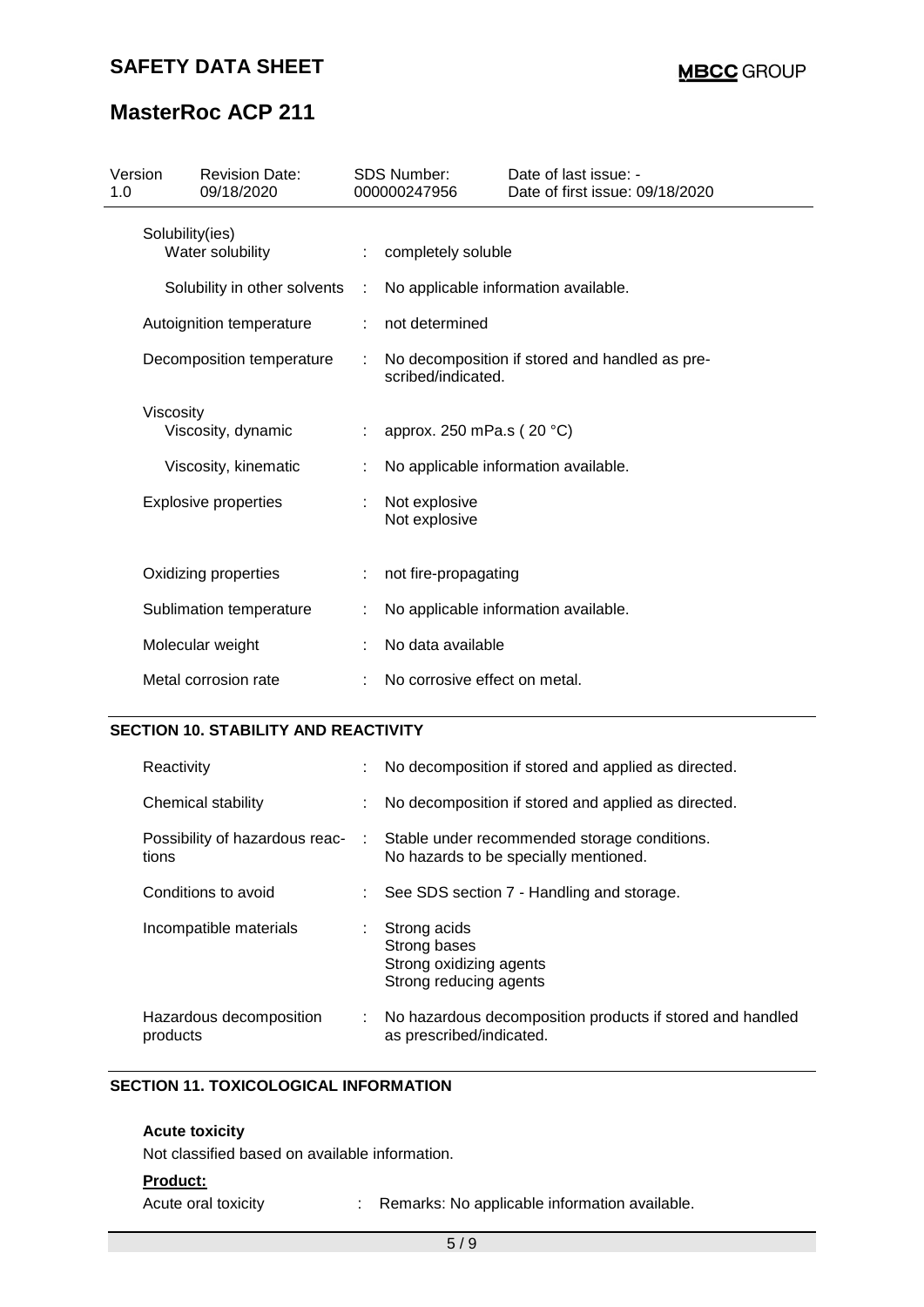### **SAFETY DATA SHEET**

# **MasterRoc ACP 211**

| Version<br>1.0                                                                     | <b>Revision Date:</b><br>09/18/2020                                                 |   | <b>SDS Number:</b><br>000000247956 | Date of last issue: -<br>Date of first issue: 09/18/2020 |  |  |
|------------------------------------------------------------------------------------|-------------------------------------------------------------------------------------|---|------------------------------------|----------------------------------------------------------|--|--|
|                                                                                    | Acute inhalation toxicity                                                           | ÷ |                                    | Remarks: No applicable information available.            |  |  |
|                                                                                    | Acute dermal toxicity                                                               | ÷ |                                    | Remarks: No applicable information available.            |  |  |
| <b>Skin corrosion/irritation</b><br>Not classified based on available information. |                                                                                     |   |                                    |                                                          |  |  |
|                                                                                    | Serious eye damage/eye irritation<br>Not classified based on available information. |   |                                    |                                                          |  |  |
|                                                                                    | Respiratory or skin sensitization                                                   |   |                                    |                                                          |  |  |
|                                                                                    | <b>Skin sensitization</b><br>Not classified based on available information.         |   |                                    |                                                          |  |  |
|                                                                                    | <b>Respiratory sensitization</b><br>Not classified based on available information.  |   |                                    |                                                          |  |  |
|                                                                                    | <b>Germ cell mutagenicity</b><br>Not classified based on available information.     |   |                                    |                                                          |  |  |
|                                                                                    | Carcinogenicity<br>Not classified based on available information.                   |   |                                    |                                                          |  |  |
|                                                                                    | <b>Reproductive toxicity</b><br>Not classified based on available information.      |   |                                    |                                                          |  |  |
|                                                                                    | <b>STOT-single exposure</b><br>Not classified based on available information.       |   |                                    |                                                          |  |  |
|                                                                                    | <b>STOT-repeated exposure</b><br>Not classified based on available information.     |   |                                    |                                                          |  |  |
|                                                                                    | <b>Aspiration toxicity</b><br>Not classified based on available information.        |   |                                    |                                                          |  |  |
| <b>Product:</b>                                                                    | No aspiration hazard expected.                                                      |   |                                    |                                                          |  |  |
|                                                                                    | <b>Further information</b>                                                          |   |                                    |                                                          |  |  |
| Product:                                                                           |                                                                                     |   |                                    |                                                          |  |  |
| Remarks                                                                            |                                                                                     |   | No data available                  |                                                          |  |  |
|                                                                                    | <b>SECTION 12. ECOLOGICAL INFORMATION</b>                                           |   |                                    |                                                          |  |  |

**Ecotoxicity** No data available **Persistence and degradability** No data available **Bioaccumulative potential** No data available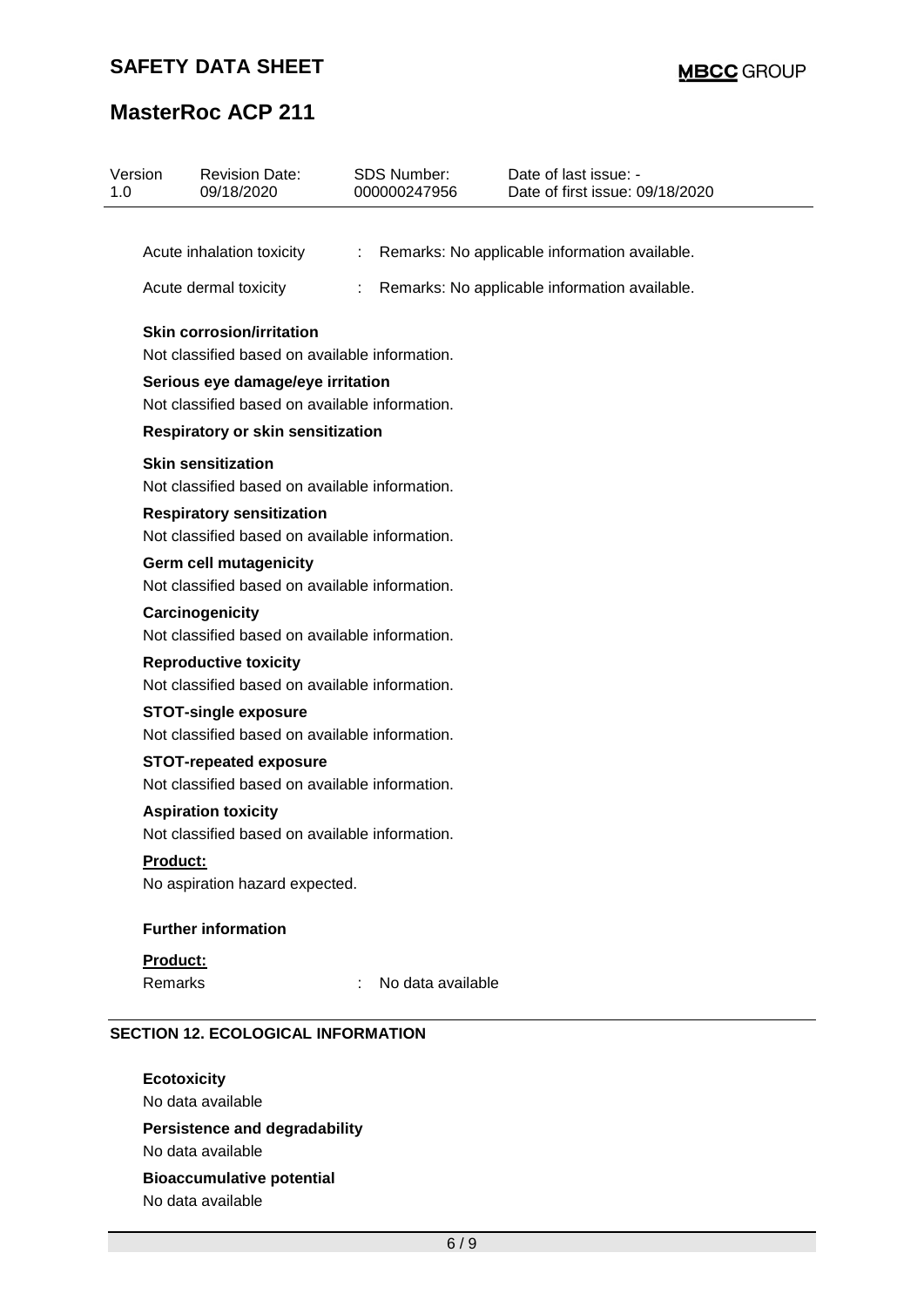| Version<br>1.0            | <b>Revision Date:</b><br>09/18/2020                                   | SDS Number:<br>000000247956                  | Date of last issue: -<br>Date of first issue: 09/18/2020                                                                                                                                     |
|---------------------------|-----------------------------------------------------------------------|----------------------------------------------|----------------------------------------------------------------------------------------------------------------------------------------------------------------------------------------------|
|                           | <b>Mobility in soil</b><br>No data available<br>Other adverse effects |                                              |                                                                                                                                                                                              |
| <b>Product:</b><br>mation | Additional ecological infor-                                          | harmful to aquatic organisms.<br>components. | There is a high probability that the product is not acutely<br>The product has not been tested. The statements on ecotoxi-<br>cology have been derived from the properties of the individual |

### **SECTION 13. DISPOSAL CONSIDERATIONS**

| <b>Disposal methods</b> |                                                                                                                                                                                                                         |
|-------------------------|-------------------------------------------------------------------------------------------------------------------------------------------------------------------------------------------------------------------------|
| Waste from residues     | Dispose of in accordance with national, state and local regula-<br>tions.<br>Do not discharge into drains/surface waters/groundwater.<br>Residues should be disposed of in the same manner as the<br>substance/product. |
| Contaminated packaging  | Contaminated packaging should be emptied as far as possible<br>and disposed of in the same manner as the sub-<br>stance/product.                                                                                        |

### **SECTION 14. TRANSPORT INFORMATION**

### **International Regulations**

### **UNRTDG**

Not regulated as a dangerous good

### **IATA-DGR**

Not regulated as a dangerous good

### **IMDG-Code**

Not regulated as a dangerous good

### **Transport in bulk according to Annex II of MARPOL 73/78 and the IBC Code**

Not applicable for product as supplied.

### **Domestic regulation**

#### **TDG**

Not regulated as a dangerous good

### **SECTION 15. REGULATORY INFORMATION**

### **The ingredients of this product are reported in the following inventories:**

DSL **DISL DISL CONFIDENT:** On the inventory, or in compliance with the inventory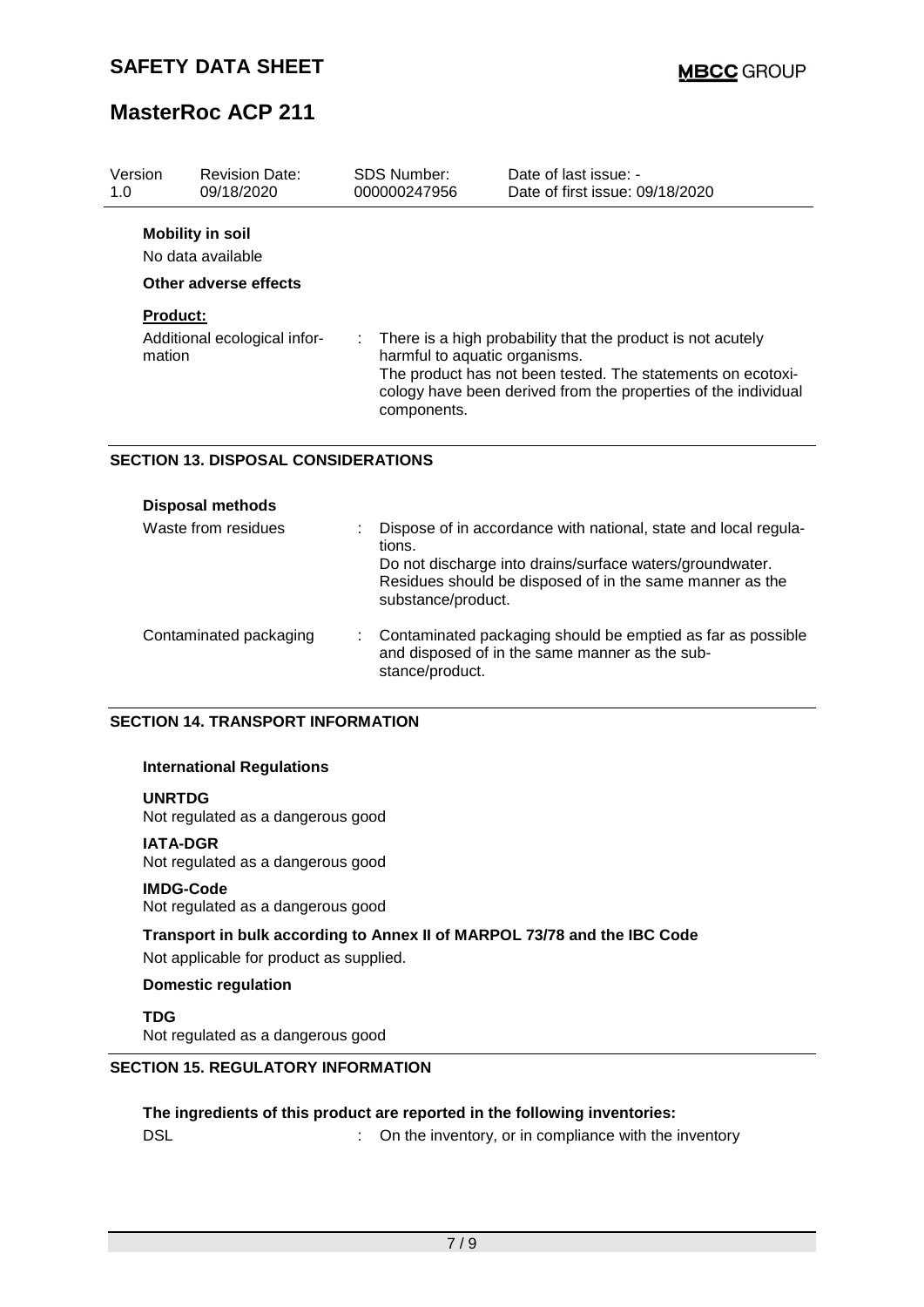| Version | <b>Revision Date:</b> | SDS Number:  | Date of last issue: -           |
|---------|-----------------------|--------------|---------------------------------|
| 1.O     | 09/18/2020            | 000000247956 | Date of first issue: 09/18/2020 |

#### **SECTION 16. OTHER INFORMATION**

#### **Full text of other abbreviations**

AICS - Australian Inventory of Chemical Substances; ANTT - National Agency for Transport by Land of Brazil; ASTM - American Society for the Testing of Materials; bw - Body weight; CMR - Carcinogen, Mutagen or Reproductive Toxicant; DIN - Standard of the German Institute for Standardisation; DSL - Domestic Substances List (Canada); ECx - Concentration associated with x% response; ELx - Loading rate associated with x% response; EmS - Emergency Schedule; ENCS - Existing and New Chemical Substances (Japan); ErCx - Concentration associated with x% growth rate response; ERG - Emergency Response Guide; GHS - Globally Harmonized System; GLP - Good Laboratory Practice; IARC - International Agency for Research on Cancer; IATA - International Air Transport Association; IBC - International Code for the Construction and Equipment of Ships carrying Dangerous Chemicals in Bulk; IC50 - Half maximal inhibitory concentration; ICAO - International Civil Aviation Organization; IECSC - Inventory of Existing Chemical Substances in China; IMDG - International Maritime Dangerous Goods; IMO - International Maritime Organization; ISHL - Industrial Safety and Health Law (Japan); ISO - International Organisation for Standardization; KECI - Korea Existing Chemicals Inventory; LC50 - Lethal Concentration to 50 % of a test population; LD50 - Lethal Dose to 50% of a test population (Median Lethal Dose); MARPOL - International Convention for the Prevention of Pollution from Ships; n.o.s. - Not Otherwise Specified; Nch - Chilean Norm; NO(A)EC - No Observed (Adverse) Effect Concentration; NO(A)EL - No Observed (Adverse) Effect Level; NOELR - No Observable Effect Loading Rate; NOM - Official Mexican Norm; NTP - National Toxicology Program; NZIoC - New Zealand Inventory of Chemicals; OECD - Organization for Economic Co-operation and Development; OPPTS - Office of Chemical Safety and Pollution Prevention; PBT - Persistent, Bioaccumulative and Toxic substance; PICCS - Philippines Inventory of Chemicals and Chemical Substances; (Q)SAR - (Quantitative) Structure Activity Relationship; REACH - Regulation (EC) No 1907/2006 of the European Parliament and of the Council concerning the Registration, Evaluation, Authorisation and Restriction of Chemicals; SADT - Self-Accelerating Decomposition Temperature; SDS - Safety Data Sheet; TCSI - Taiwan Chemical Substance Inventory; TDG - Transportation of Dangerous Goods; TSCA - Toxic Substances Control Act (United States); UN - United Nations; UNRTDG - United Nations Recommendations on the Transport of Dangerous Goods; vPvB - Very Persistent and Very Bioaccumulative; WHMIS - Workplace Hazardous Materials Information System

Revision Date : 09/18/2020

We support worldwide Responsible Care® initiatives. We value the health and safety of our employees, customers, suppliers and neighbors, and the protection of the environment. Our commitment to Responsible Care is integral to conducting our business and operating our facilities in a safe and environmentally responsible fashion, supporting our customers and suppliers in ensuring the safe and environmentally sound handling of our products, and minimizing the impact of our operations on society and the environment during production, storage, transport, use and disposal of our products.

IMPORTANT: WHILE THE DESCRIPTIONS, DESIGNS, DATA AND INFORMATION CONTAINED HEREIN ARE PRESENTED IN GOOD FAITH AND BELIEVED TO BE ACCURATE , IT IS PROVIDED FOR YOUR GUIDANCE ONLY. BECAUSE MANY FACTORS MAY AFFECT PROCESSING OR APPLICATION/USE, WE RECOMMEND THAT YOU MAKE TESTS TO DETERMINE THE SUITABILITY OF A PRODUCT FOR YOUR PARTICULAR PURPOSE PRIOR TO USE. NO WARRANTIES OF ANY KIND, EITHER EXPRESSED OR IMPLIED, INCLUDING